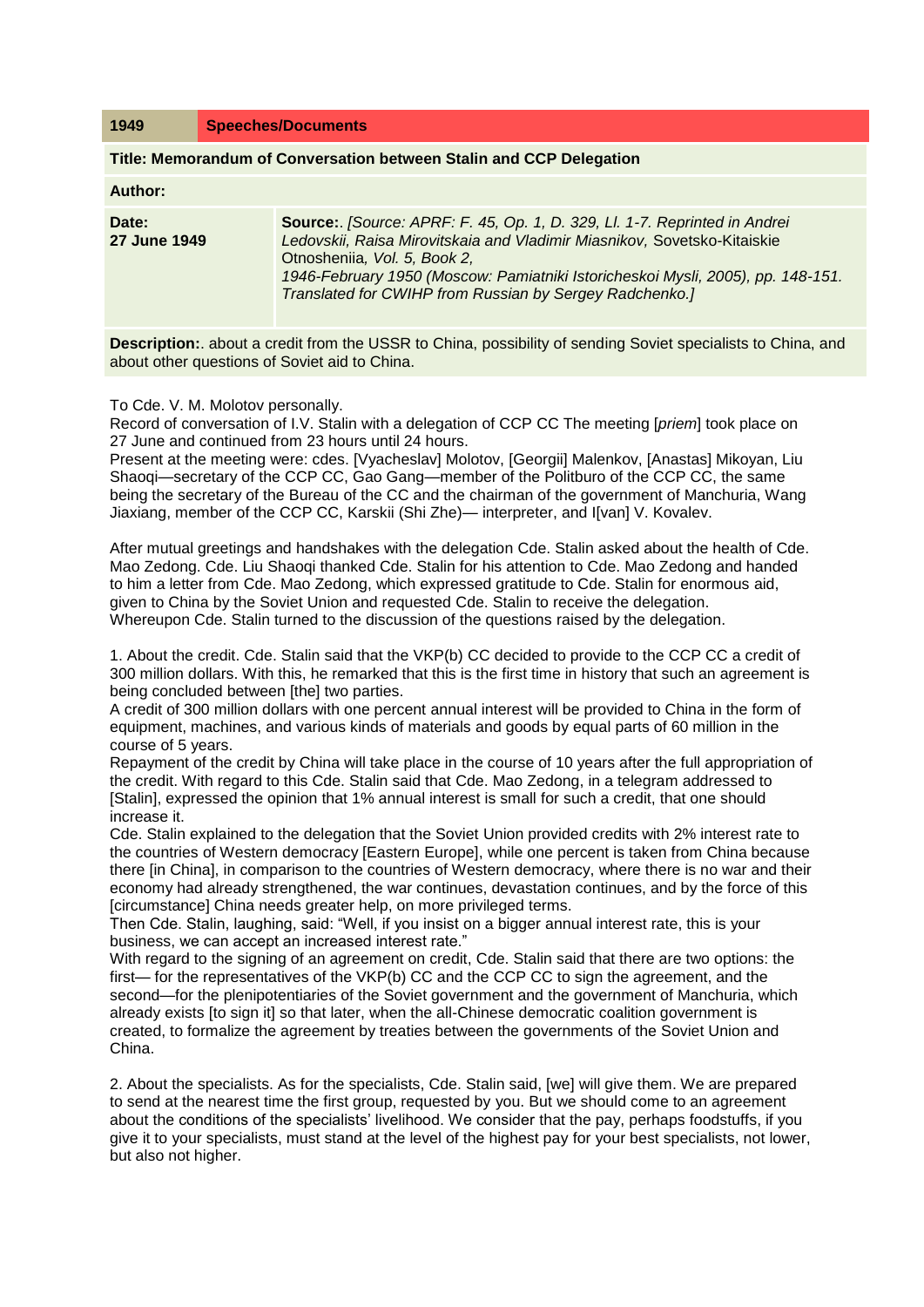In connection to the fact that our specialists have high [pay] rates, we, if this is needed, will pay them extra at the expense of the Soviet state.

We ask you, Cde. Stalin said, that you report to us about bad behaviour of our specific specialists, for, as they say, there is a black sheep in every family [*vsem'ie ne bez uroda*], there may be a bad one among the good ones.

Bad behaviour will shame the honour of the Soviet state, therefore we will take measures of preemption, education, and, if needed, also punishment.

We will not allow the Soviet specialists to look down on the Chinese specialists and the Chinese people and to slight them.

In response to these words of Cde. Stalin Cde. Liu Shaoqi said: in China there are foreign specialists, not connected with the activity of the imperialists, and that they receive rates much higher than the Chinese specialists. To this Cde. Stalin replied: we, the Soviet state, have [our] own judgments and practices different from the capitalist countries, and we want to stick to them.

3. About the sending of specialists to Shanghai. Cde. Stalin said that we have selected 15 specialists and can, on your demand, send them at any time. Discuss this and tell us. In general You should keep in mind that in large cities, and especially in Shanghai, there are many of your specialists and qualified workers, who are able to give you not less but more aid than the Soviet specialists, therefore You need to draw them to active work.

4. We, Cde. Stalin said, are also prepared to provide you with aid to demine waters near Shanghai, both in terms of specialists, of whom we have many, and in terms of minesweepers.

We could, for instance, sell several minesweepers to the government of Manchuria, train Chinese sailors in Dairen, Port Arthur or Vladivostok in the business

of demining, and the Manchurian government, Cde. Stalin said laughing, can "sell" them to the Chinese government.

5. About Xinjiang. Cde. Stalin said that one should not put off occupation of Xinjiang, because a delay may lead to the interference by the English in the affairs of Xinjiang. They can activate the Muslims, including the Indian ones, to continue the civil war against the communists, which is undesirable, for there are large deposits of oil and cotton in Xinjiang, which China needs badly.

The Chinese population in Xinjiang does not exceed 5%, after taking Xinjiang one should bring the percentage of the Chinese population to 30% by means of resettling the Chinese for all-sided development of this huge and rich region and for strengthening China's border protection. In general, in the interests of strengthening the defence of China one should populate all the border regions by the Chinese.

You, Cde. Stalin said, exaggerate the forces of Ma Bufang. He has cavalry, which can be easily defeated with artillery. If you want, we will give you 40 fighter planes, which will help destroy and scatter this cavalry very quickly.

6. About the fleet. China does not have its own fleet, Cde. Stalin said and immediately added: don't you already have some number of ships captured from the GuoMinDang?

China must have a fleet and we are prepared to help you in the creation of a fleet. Now, for example, we can raise sunk military and merchant ships and help repair them.

As far as your request about the strengthening of defence of Qingdao is concerned, we can send our squadron to the port of Qingdao with a visit after the creation of all-China government.

7 Cde. Liu Shaoqi thanked Cde. Stalin for the enormous aid, which is now being provided in all spheres of life and activity of China on exceptionally privileged conditions, which history has never seen. He stressed right away that the CCP CC developed an instruction, which will be sent to the party organizations, to create such conditions of work for the Soviet specialists that nobody offends them.

8. Cde. Stalin said that we will also develop a detailed instruction for the Soviet specialists, that they also do not offend the Chinese specialists.

9. In reply to a request of the Chinese comrades to establish air links between Moscow and Beiping, Cde. Stalin said that we are already prepared now to undertake the organization of this air route. We can help you build an assembly-repairs plane factory, we can give you fighter planes of the latest makes, Czechoslovak if you want, Russian if you want, so that you prepare your aviation cadres with them.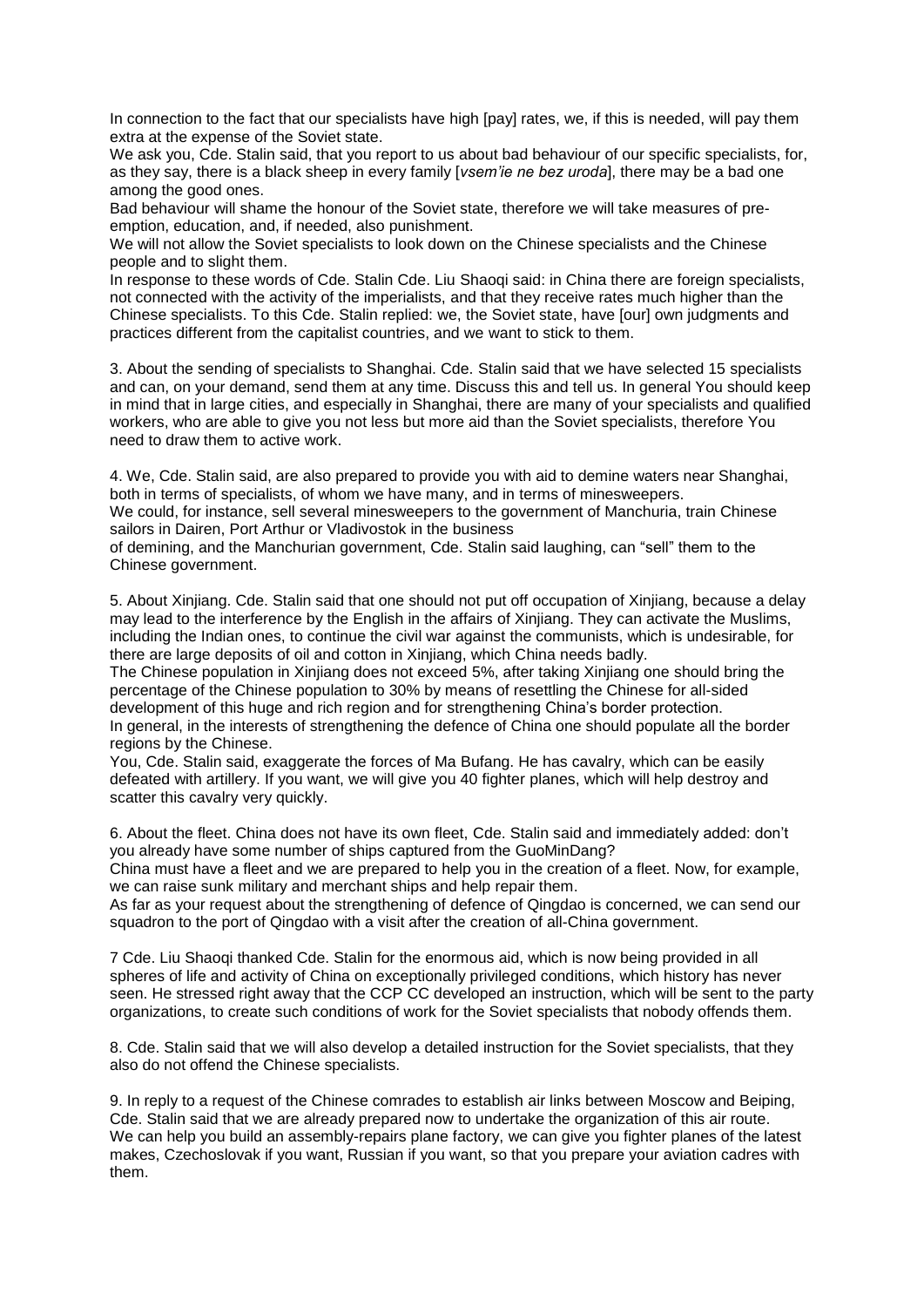10. Cde. Stalin agreed to the delegation's request to be heard at the Politburo with their reports about the military-political and economic situation of China and exchange opinions on a series of most important questions at the time when they are ready, after 3 or 4 days.

11. Cde. Stalin said that we are prepared to help you all sidedly in studying the state apparatus, industry and all that you wish, but for this aim one should legalize you, naming [you] a trade delegation from Manchuria.

12. If it suits you, we will publish a report in the press that a trade delegation arrived in Moscow headed by Cde. Gao Gang, and then you will be provided with a wide

opportunity to look at everything, including any spectator [*zrelishchnye*] activities.

The Chinese comrades asked to give them an opportunity to reply after they consult with Cde. Mao Zedong.

Kovalev [signature] Printed 1 copy.

## Remarks

This trip was kept very secret, under cover of the Gao's mission. This mission was publicly known. Gao went to Moscow before formal governmental relations existed between Moscow and Peking. Most important, an undeniably significant role was played by Soviet economic aid and advisers in the Northeast during the early 1950s and Gao necessarily developed close contacts with Russian representatives.

Gao made his first recorded trip to Moscow as head of an industrial and commercial mission which negotiated a one-year trade agreement between Manchuria and the Soviet Union.

Among members of the delegation were Gao Gang, Wang Jiaxiang, Deng Liqun, and Ge Baoquan. Shi Zhe was Liu's interpreter and Xu Jiepan was Gao Gang

After its first meeting with Stalin, the delegation drafted a written report to Stalin and the Soviet Communist Party Central Committee. This report consisted of four parts: "The current situation of the Chinese Revolution," "New Political Consultative Conference and the Central Government," "On the diplomatic question," and "On Sino-Soviet relations." It relatively comprehensively outlined the domestic and external policies after the establishment of the new national government and the basic principles the CCP would follow in handling its relations with the Soviet Union and the Soviet Communist Party.

In view of the content of the report, the CCP CC hoped to reach agreement with the Soviet Union at least on the following questions: (1) help the Soviet Union understand the formation of the new Chinese Government and its major policies; (2) achieve consensus with the Soviet Union on the international situation and the foreign policy; (3) seek earliest possible diplomatic recognition from the Soviet Union and other socialist countries; (4) obtain aid from the Soviet Union to achieve national reunification including gaining understanding and support from the Soviet Union on the question of Xinjiang and Soviet assistance in PLA's efforts to liberating Taiwan; (5) seek Soviet economic and technological assistance to the New China; (6) abolish the Sino-Soviet treaty concluded between the Soviet Union and the GMD Government in 1945 and if possible its replacement with a new Sino-Soviet alliance treaty; (7) establish basic principles in handling the relationship between the CCP and the Soviet Communist Party.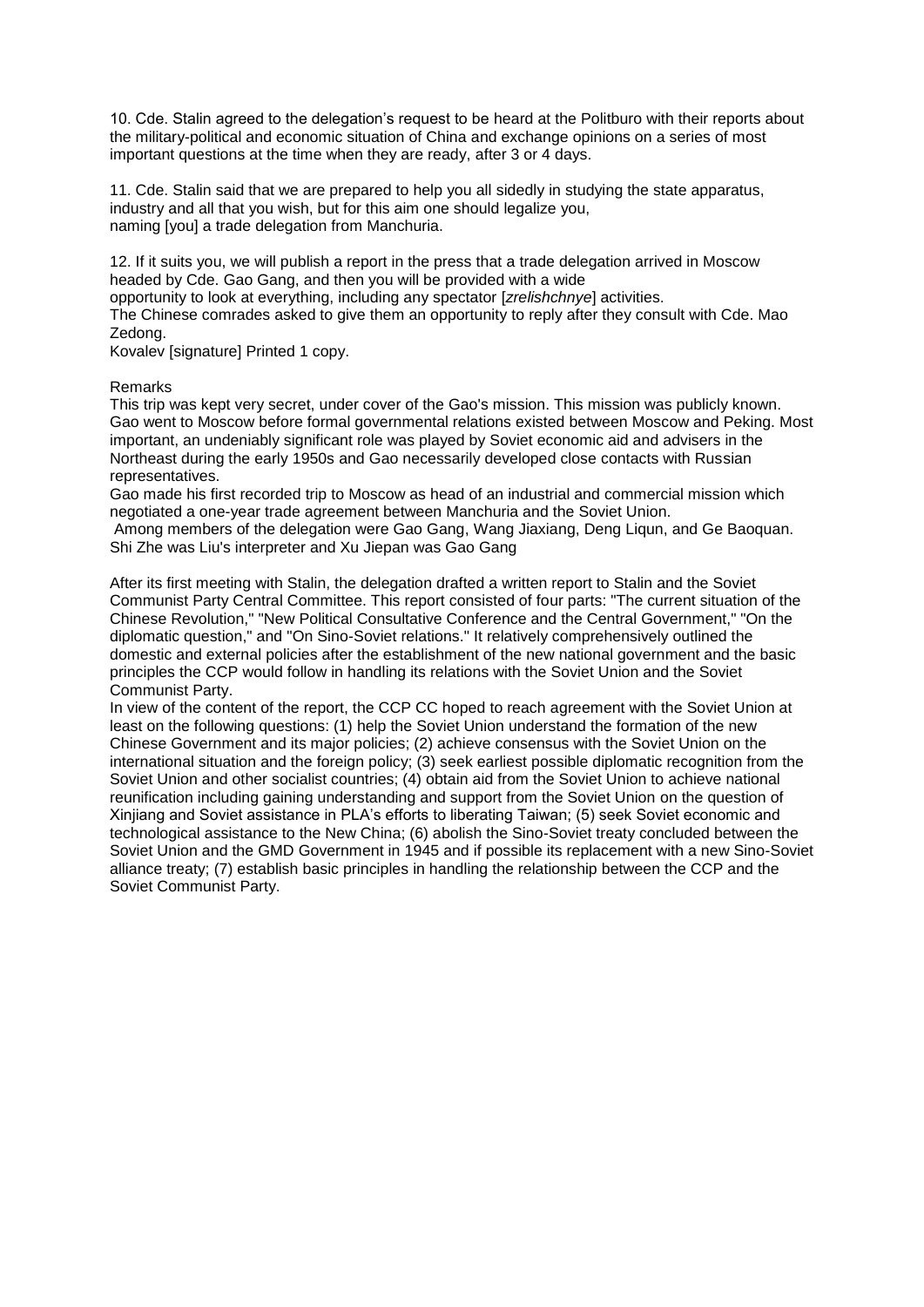| 1949 | <b>Speeches/Documents</b> |
|------|---------------------------|
|------|---------------------------|

## **Title: Memorandum of Conversation between Liu Shaoqi and Stalin**

## **Author:**

| Date: 27 July 1949 | <b>Source:.</b> Jianguo Yilai Liu Shaogi Wengao (This selection was co-edited by the<br>Chinese Communist Party Central Committee's Document Research Unit and the<br>Central Archives) Vol. 1, (Beijing, 2005), pp. 40-41. Translated from Chinese by<br>David Wolff. Published in Bulletin #16 by CWIHP |
|--------------------|-----------------------------------------------------------------------------------------------------------------------------------------------------------------------------------------------------------------------------------------------------------------------------------------------------------|
|                    |                                                                                                                                                                                                                                                                                                           |

**Description:**. Stalin, Bulganin, and Vyshinsky on one side and Liu Shaoqi, Gao Gang, and Wang Jiaxiang discuss the state of the Chinese civil war

We said: During the first cooperation between the GuoMinDang and the Communist Party, after the GuoMinDang betrayed us by doing an about-face, we were not at all prepared, we suffered a terrible defeat and were terribly taken in [shangle hendade dang]. But on account of this our heads were clear during the second cooperation between the GuoMinDang and the Communist Party. Even as the cooperation began, we were preparing to overthrow Jiang Jieshi. At the time of the anti-Japanese war of resistance, we prepared steadily for eight years, since this time Jiang Jieshi was also planning to destroy the Communist Party. So when the anti-Japanese war of resistance ended, Jiang Jieshi turned to face us, but we were ready. Having listened this far, Stalin said: This is what the enemy has taught you. He also said: Have we harassed or done you harm? We said: No. And we continued: Comrade Mao Zedong did not have to go to Chongqing. It would have been enough to send Comrade Zhou Enlai. But Comrade Mao Zedong went to Chongqing with good result. It gave us an immediate initiative on the political side of things. Stalin said: Mao's trip to Chongqing was dangerous. The  $CC<sup>2</sup>$ or other secret services could have hurt him. At that time the Americans asked us: The GuoMinDang wants peace. Why do the communists not want peace? I [Stalin] answered them: We do not interfere [guanbuzhao] in the affairs of the Chinese Communist Party. Comrade Stalin also asked us: Did your participation with the Americans in the peace movement cause you losses or harm? We answered: The Chinese Communist Party was quite clearheaded going into the peace movement, but there was another responsible comrade who entertained illusions about peace and experienced a minor loss. But this kind of peace movement is very necessary with the result this time that we isolated the Americans and Jiang. When we overthrow the GuoMinDang later and depose Jiang Jieshi, there will not be a single person to say we have not done right. Comrade Stalin said: The victors are not brought to judgment. Victors are always correct.

Printed from an original revised and approved by Liu Shaoqi.

1. This conversation took place during a banquet at Stalin's dacha.

2. This has a double meaning as the initials of a group within the GuoMinDang devoted to keeping Jiang Jieshi in power through party and strong-arm activities, many of them violently anti-Communist.

On July 26, the CCP Central Secretariat cabled Liu with instructions to make the following requests: (1) to supply the Chinese with one hundred to two hundred Yak fighters and forty to eighty heavy bombers along with Japanese and German bombs; (2) to help the Chinese by training twelve hundred pilots and five hundred mechanics in Soviet aviation schools; and (3) to send three to five high-ranking air force officers to work with China's air force in September.

Should the Soviet leaders agree to the first two requests, the directive continued, Liu Yalou (the future air force commander) would be dispatched to the Soviet Union to negotiate the details. Liu Shaoqi discussed these requests with Stalin and other Soviet leaders the next day, and their response was positive. According to Liu Shaoqi, Stalin felt that the CCP should have asked for Soviet assistance a year earlier. He agreed to provide China with planes, but suggested establishing aviation schools in China rather than training the Chinese at Soviet schools.

**Red Wings over the Yalu, 33-34**